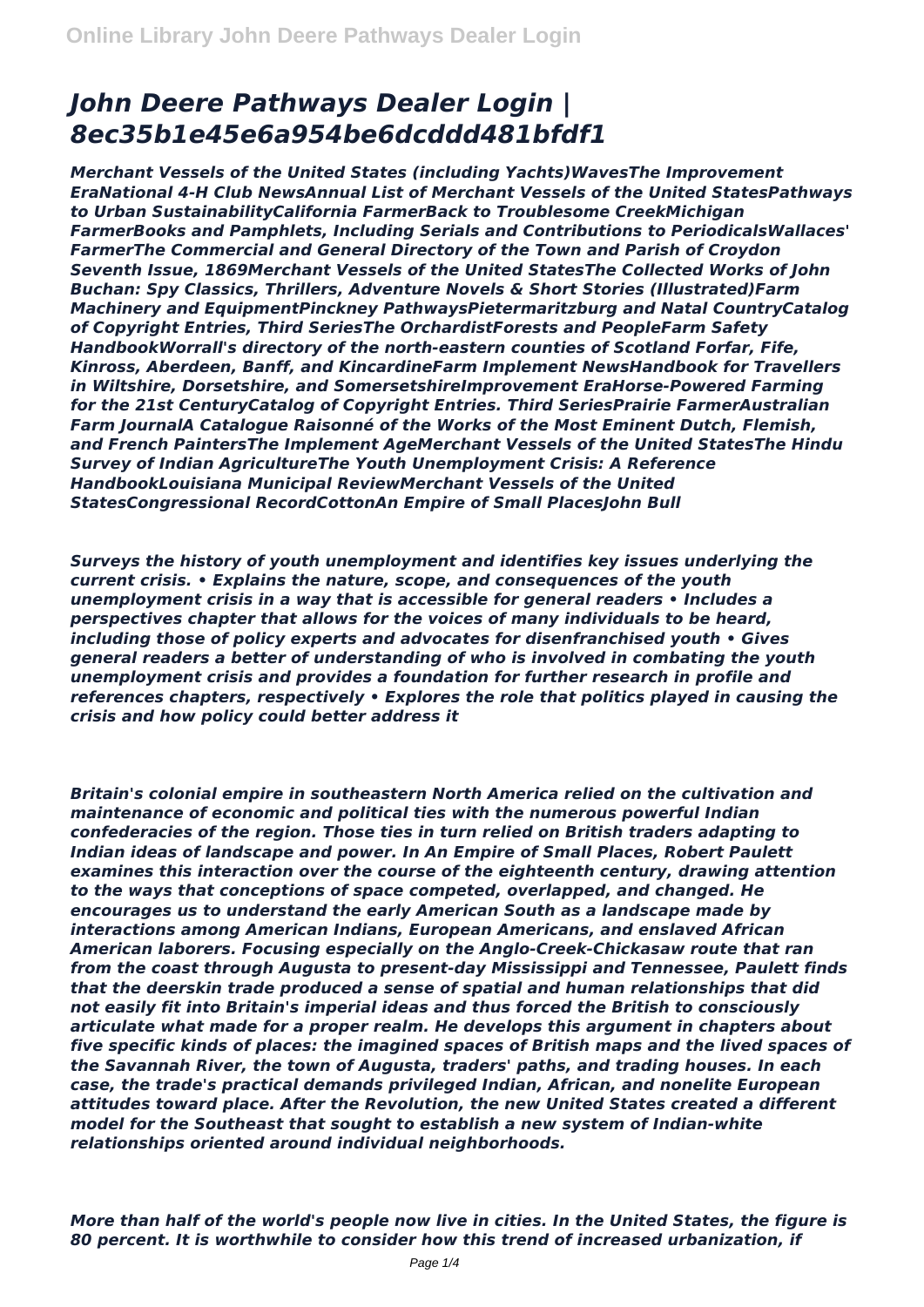*inevitable, could be made more sustainable. One fundamental shortcoming of urban research and programs is that they sometimes fail to recognize urban areas as systems. Current institutions and actors are not accustomed to exploring human-environment interactions, particularly at an urban-scale. The fact is that these issues involve complex interactions, many of which are not yet fully understood. Thus a key challenge for the 21st century is this: How can we develop sustainable urban systems that provide healthy, safe and affordable environments for the growing number of Americans living in cities and their surrounding metropolitan areas? To address this question, the National Research Council organized a workshop exploring the landscape of urban sustainability research programs in the United States. The workshop, summarized in this volume, was designed to allow participants to share information about the activities and planning efforts of federal agencies, along with related initiatives by universities, the private sector, nongovernmental groups, state and local agencies, and international organizations. Participants were encouraged to explore how urban sustainability can move beyond analyses devoted to single disciplines and sectors to systems-level thinking and effective interagency cooperation. To do this, participants examined areas of potential coordination among different R&D programs, with special consideration given to how the efforts of federal agencies can best complement and leverage the efforts of other key stakeholders. Pathways to Urban Sustainability offers a broad contextual summary of workshop presentations and discussions for distribution to federal agencies, regional organizations, academic institutions, think tanks and other groups engaged in urban research.*

*A former university president tells about his later encounters in the federal bureaucracy, including an agency with more people than work to be done and how "special projects" get included in appropriation bills. He also relates global encounters, including a four-acre Philippine farm that financed two children through college, Guatemalans being paid with food aid for digging the trenches for their sewer system, a Bolivian farmer proudly showing his harvest of drying coca leaves, and Eastern Europeans' difficult transition to free enterprise. Back in Washington, he describes political pressure to finance a cigarette manufacturing line in Turkey and a pork research center in his home state, and how membership in his home town country club risked his nomination to be assistant secretary of agriculture. Returning to operate his home farm yielded more anecdotes, including a near collision in the cornfield with a somersaulting Plymouth, potential embarrassment of dragging an implement's tongue mid-field, and the obstacles in building an egg layer facility that now employs twenty eight local people.*

*Now is a time of exciting new developments for live animal power. As the numbers of adherents to this way of life grow, ecologically minded farmers in their fields are developing efficient horse-drawn systems, and equipment manufacturers in small shops all across North America and Europe are coming forth with new innovations in grounddrive technology that have us poised on the cusp of another agricultural revolution—with working horses, mules, donkeys, and oxen at the heart of it. --Publisher*

*In the barbeque joints and plate lunch cafes off Memphis's Front Street, one is easily reminded of the days when cotton was king, of a society of characters and cads; the big time and the small time; the rich and the richer; the hangers-on, anointed, powerful, and busted. Cotton created empires in agriculture, transportation, banking, and*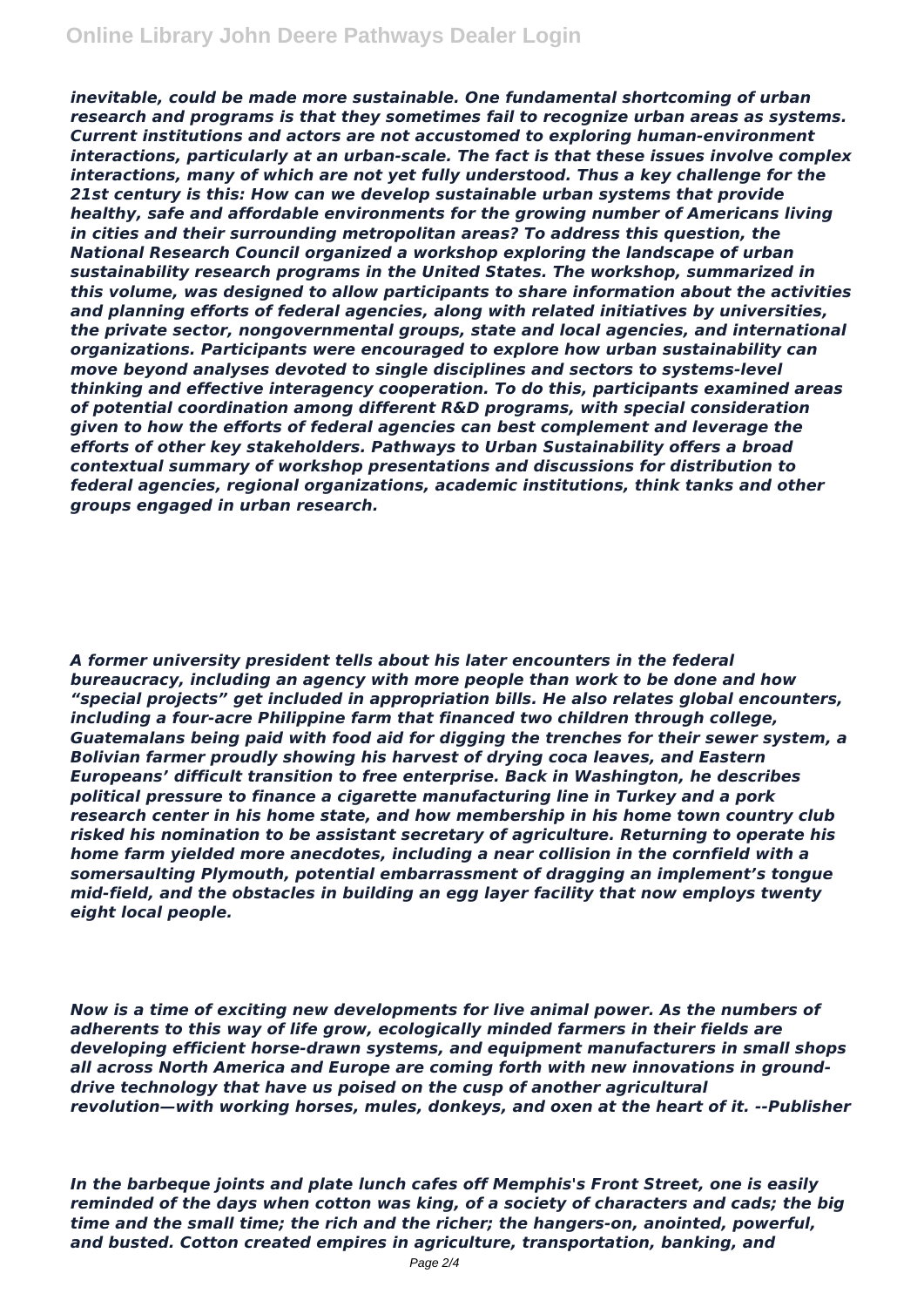*warehousing. It also shackled the dreams and lives of those born into slavery and sharecropping. Although many of the day-to-day dealings have moved to manicured office parks and high-rise buildings, cotton's influence still remains at the core of the Southern economy and Southern society. Cotton propelled technological advances that have changed the face and soul of the South. It was the wellspring that gave birth to modern music. Cotton triggered the migrations of millions of blacks and poor whites, shaping the culture of Northern cities. Its allure has called out to writers, artists, and photographers from around the world, attracted by the tragedy, irony, and power of cotton's story. In this book of vivid images and intriguing text, Memphis historian and author William Bearden presents the captivating history of cotton's profound influence on American society.*

*The Congressional Record is the official record of the proceedings and debates of the United States Congress. It is published daily when Congress is in session. The Congressional Record began publication in 1873. Debates for sessions prior to 1873 are recorded in The Debates and Proceedings in the Congress of the United States (1789-1824), the Register of Debates in Congress (1824-1837), and the Congressional Globe (1833-1873)*

*This carefully edited collection has been designed and formatted to the highest digital standards and adjusted for readability on all devices. Table of Contents: Novels The Thirty-nine Steps Greenmantle Mr Standfast Huntingtower The Power-House Sir Quixote of the Moors John Burnet of Barns Grey Weather A Lost Lady of Old Years The Half-Hearted A Lodge in the Wilderness Prester John Salute to Adventurers The Path of the King Short Stories Grey Weather The Moon Endureth: Tales The Far Islands Fountainblue The King of Ypres The Keeper of Cademuir No-Man's-Land Basilissa The Watcher by the Threshold The Outgoing of the Tide A Journey of Little Profit The Grove of Ashtaroth Space Fullcircle The Company of the Marjolaine At the Rising of the Waters At the Article of Death Comedy in the Full Moon 'Divus' Johnston Politics and the Mayfly Poetry To the Adventurous Spirit of the North The Pilgrim Fathers: The Newdigate Prize Poem The Ballad for Grey Weather I The Ballad for Grey Weather II The Moon Endureth: Fancies Poems, Scots and English Th' Immortal Wanderer Youth I ("Angel of love and light and truth") Spirit of Art I ("I change not. I am old as Time") Youth II ("Angel, that heart I seek to know") Spirit of Art II ("On mountain lawns, in meads of spring") "Oh, if my love were sailor-bred" "A' are gane, the gude, the kindly" War & Other Writings The Battle of Jutland The Battle of the Somme, First Phase The Battle of the Somme, Second Phase Nelson's History of the War Volume I-V John Buchan (1875-1940) was a Scottish novelist and historian and also served as Canada's Governor General. His 100 works include nearly thirty novels, seven collections of short stories and biographies. But, the most famous of his books were the adventure and spy thrillers.*

*The record of each copyright registration listed in the Catalog includes a description of the work copyrighted and data relating to the copyright claim (the name of the copyright claimant as given in the application for registration, the copyright date, the copyright registration number, etc.).*